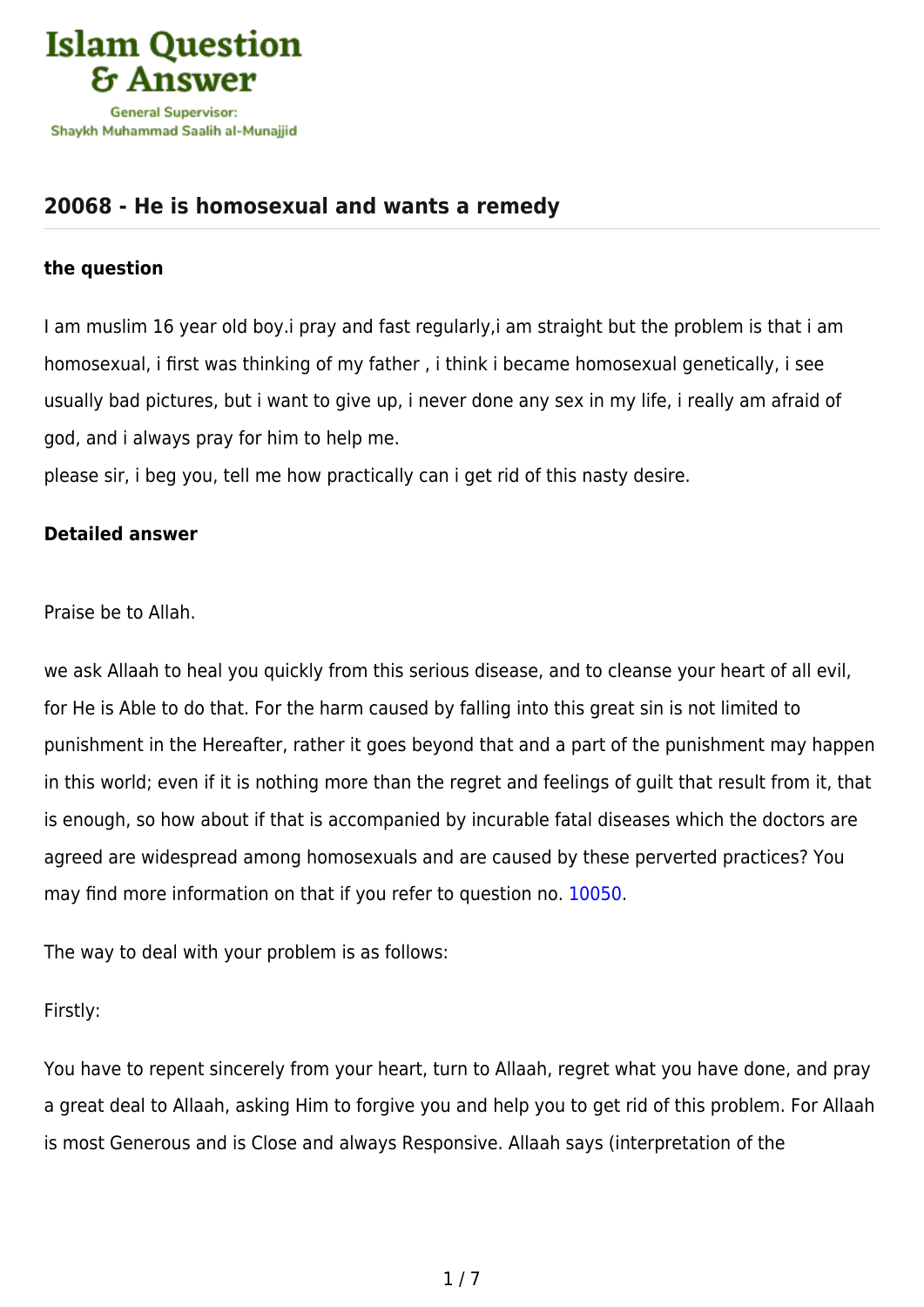

meaning):

"Say: 'O 'Ibaadi (My slaves) who have transgressed against themselves (by committing evil deeds and sins)! Despair not of the Mercy of Allaah, verily, Allaah forgives all sins. Truly, He is Oft-Forgiving, Most Merciful'"

[al-Zumar 39:53]

So stand before Allaah weeping, beseeching, expressing your need for Him and seeking His forgiveness, and receive the glad tidings from Allaah of a way out and forgiveness.

Secondly:

Strive to plant the seeds of faith in your heart, for when they grow they will bear fruits of happiness in this world and in the Hereafter.

Faith in Allaah is what – after the help of Allaah – protects a person from falling into haraam things. The Prophet (peace and blessings of Allaah be upon him) said: "No adulterer is a believer at the moment when he is committing adultery." (Narrated by al-Bukhaari, 2475; Muslim, 57). So when faith is well established in your heart and fills your heart and emotions, you will not violate His sacred limits, in sha Allaah. If the believer stumbles on one occasion he will quickly wake up. Allaah describes His slaves as follows (interpretation of the meaning):

"Verily, those who are Al-Muttaqoon (the pious), when an evil thought comes to them from Shaytaan (Satan), they remember (Allaah), and (indeed) they then see (aright)"

[al-A'raaf 7:201]

Thirdly:

Try to follow the advice which the Prophet (peace and blessings of Allaah be upon him) gave to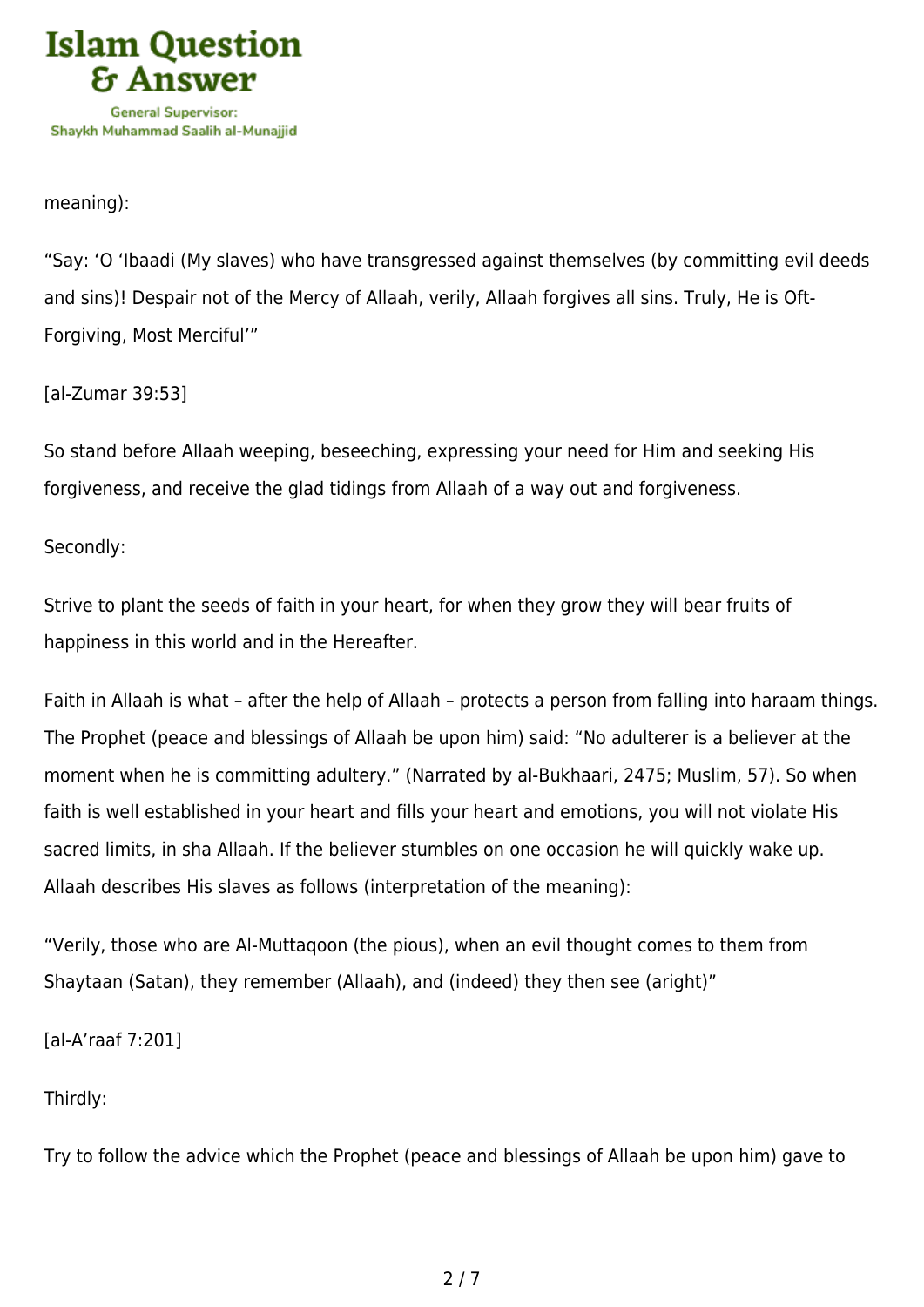

Shavkh Muhammad Saalih al-Munaiiid

young people, which is to get married if you are able to. Do not pay any attention to the fact that you are young, for being young is not a reason not to get married, far from it, so long as you have the need to get married. The Prophet (peace and blessings of Allaah be upon him) said: "O young men, whoever among you can afford to get married, let him do so, for it is more effective in lowering the gaze and protecting chastity. Whoever cannot afford that should fast, for it will be a shield for him." (Narrated by al-Bukhaari, 5065; Muslim, 1400). Strive to follow this advice from the Prophet (peace and blessings of Allaah be upon him), for this is the solution to your problem, in sha Allaah.

There is nothing wrong with telling your father and mother of your need and desire to get married; don't let shyness stop you from doing that.

 Think seriously about marriage and do not fear poverty, and Allaah will grant you independence of means by His bounty. Allaah says (interpretation of the meaning):

"And marry those among you who are single (i.e. a man who has no wife and the woman who has no husband) and (also marry) the Saalihoon (pious, fit and capable ones) of your (male) slaves and maid-servants (female slaves). If they be poor, Allaah will enrich them out of His Bounty. And Allaah is All-Sufficient for His creatures' needs, All-Knowing (about the state of the people)"

[al-Noor 24:32]

The Prophet (peace and blessings of Allaah be upon him) has told us that the one who gets married with a good intention, Allaah will help him. It was narrated from Abu Hurayrah (may Allaah be pleased with him) that the Messenger of Allaah (peace and blessings of Allaah be upon him) said: "There are three who are entitled to Allaah's help: the mujaahid who fights for the sake of Allaah, the slave who made a contract of manumission with his master, wanting to buy his freedom, and the one who gets married, seeking chastity." (Narrated by al-Tirmidhi, 1655; al-Nasaa'i, 3120; Ibn Maajah, 2518; classed as hasan by al-Albaani in Saheeh al-Targheeb wa'l-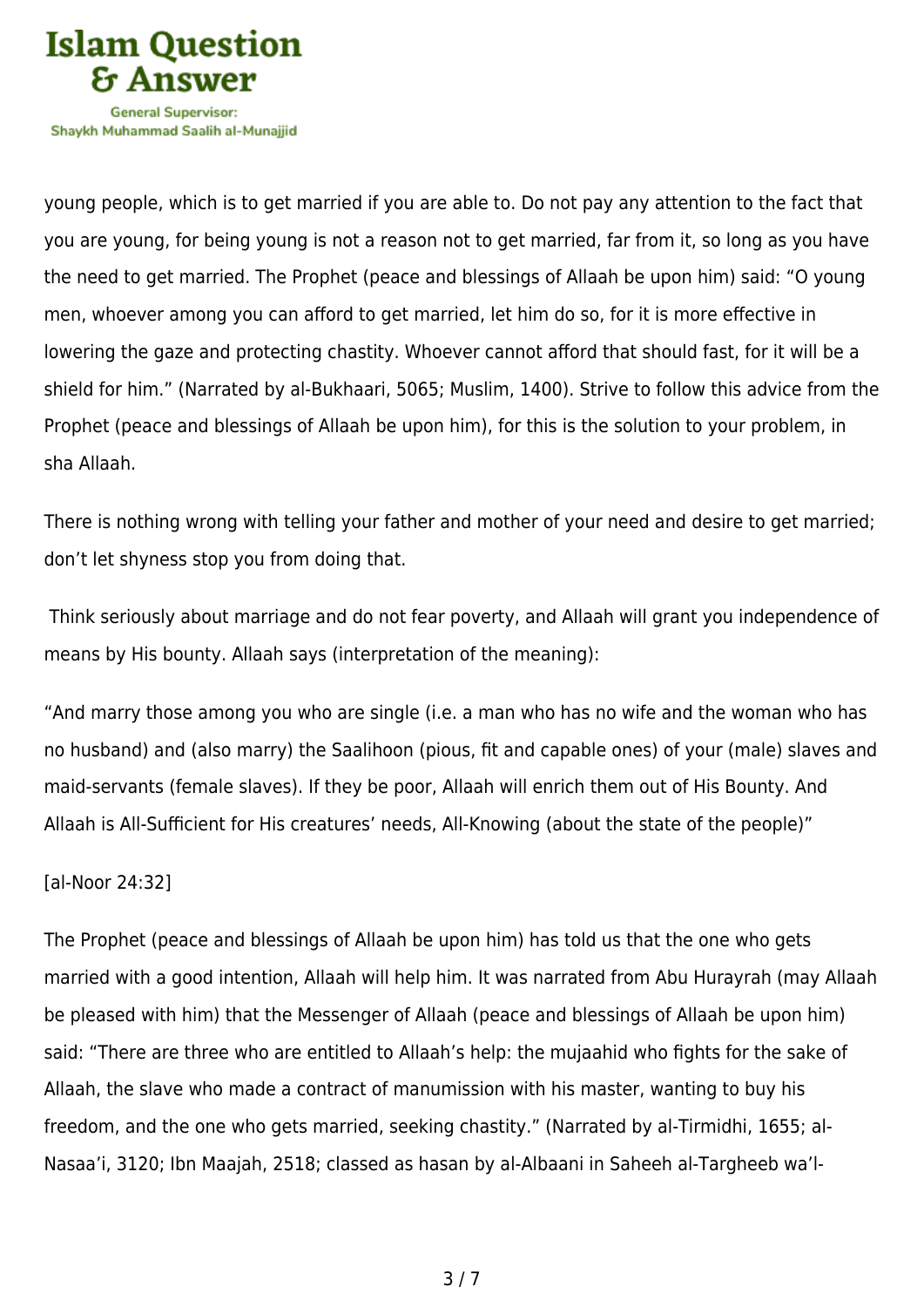

Tarheeb, 1917).

Fourthly:

If it is not easy for you to get married, then there is another solution, which is fasting. So why not think of fasting three days of each month, or on Mondays and Thursdays?

How great is the reward of fasting. The Prophet (peace and blessings of Allaah be upon him) said that Allaah said, "All the deeds of the son of Adam are for him except for fasting, which is for Me and I shall give reward for it." (Narrated by al-Bukhaari, 1904; Muslim 1151).

And Allaah tells us that He has enjoined fasting on us so that we might become pious:

"O you who believe! Observing As-Sawm (the fasting) is prescribed for you as it was prescribed for those before you, that you may become Al-Muttaqoon (the pious)"

[al-Baqarah 2:183]

Fasting – as well as offering protection from following whims and desires and bringing a great reward from Allaah – also trains a person to have strong will, patience and forbearance, to rise above the desires and pleasures of the self. So hasten to fast so that Allaah may make things easier for you.

# Fifthly:

Beware of thinking little of looking at haraam things in cheap magazines and nude pictures which lead to committing immoral actions that doom a person to Hell, and have deep and bad effects on the heart – Allaah forbid. Allaah says (interpretation of the meaning):

"Tell the believing men to lower their gaze (from looking at forbidden things), and protect their private parts (from illegal sexual acts). That is purer for them. Verily, Allaah is All-Aware of what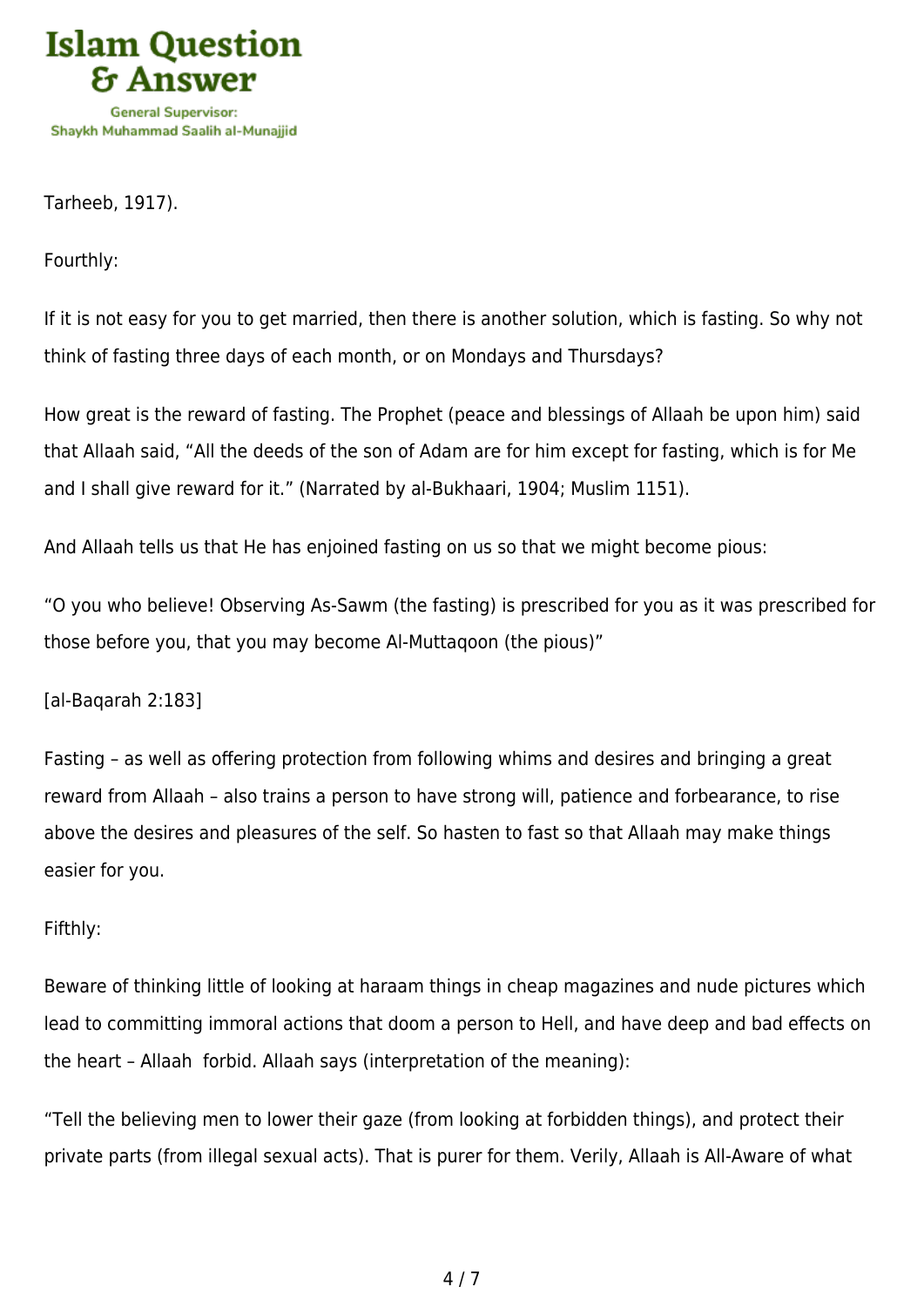

they do"

[al-Noor 24:30]

You should note that if you think little of this evil, this gives the Shaytaan an opportunity to make other actions that lie beyond that seem attractive to you, which is obvious. But he will do that because you gave in to him, even if that only happened once.

Sixthly:

Remember, when the idea of sin come to you, or the Shaytaan whispers to you to commit a sin, that the parts of your body will bear witness against you on the Day of Resurrection for this sin. Do you not know that these limbs and this youthful energy are a blessing from Allaah to you? So can it be an act of gratitude to Allaah that you use them to disobey Allaah and rebel against the commands of Allaah?

There is another matter which you should pay attention to. Read with me the following verse (interpretation of the meaning):

"Till, when they reach it (Hell-fire), their hearing (ears) and their eyes and their skins will testify against them as to what they used to do.

 And they will say to their skins, 'Why do you testify against us?' They will say: 'Allaah has caused us to speak.' He causes all things to speak, and He created you the first time, and to Him you are made to return"

[Fussilat 41:20-21]

It was narrated that Anas ibn Maalik said: "We were with the Messenger of Allaah (peace and blessings of Allaah be upon him) and he smiled and said, 'Do you know why I am smiling?' We said, 'Allaah and His Messenger know best.' He said, 'Because of how a person will address his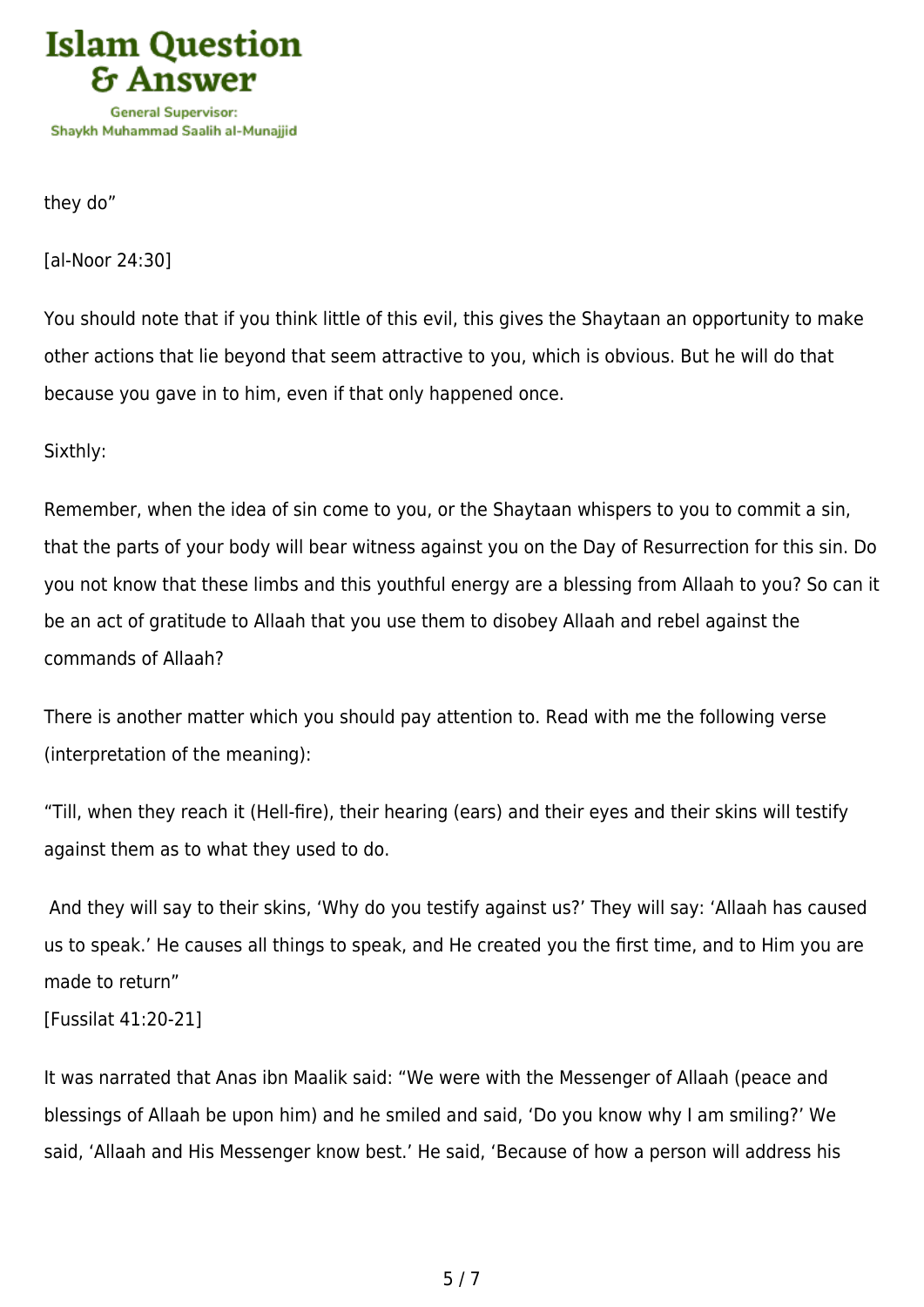

Lord. He will say, 'O Lord, did You not guarantee me protection against injustice?' He will say, 'Yes.' He will say, 'I do not deem valid any witness against me but my own self.' Allaah will say, 'Your own self will be sufficient as a witness against you this Day, and the honourable scribes (recording angels) will also bear witness.' Then a seal will be placed over his mouth and it will be said to his limbs, 'Speak!' And they will speak of his deeds. Then he will be allowed to speak and will say, 'Away with you! It was for your sake that I argued.'" (Narrated by Muslim, 2969).

### Seventhly:

Avoid being alone, for this makes you think about your desires. Try to fill your time with things that will benefit you, such as doing righteous deeds, reading Qur'aan, dhikr and prayer.

### Eighthly:

Avoid keeping company with evil and immoral people who discuss these subjects, talk about things that provoke desire, take the matter of sin lightly and encourage it. You have to look for good friends who will remind you of Allaah and help you to obey Him. The Prophet (peace and blessings of Allaah be upon him) said, "A man will follow the religion of his close friend, so be careful about who you make friends with." (Narrated by al-Tirmidhi, 2378; classed as hasan by al-Albaani in Saheeh al-Tirmidhi, 1937).

### Ninthly:

If it so happens that you fall into sin in a moment of weakness, do not persist in that, rather be quick to repent to Allaah, lest you become one of those of whom Allaah says (interpretation of the meaning):

"And those who, when they have committed Faahishah (illegal sexual intercourse) or wronged themselves with evil, remember Allaah and ask forgiveness for their sins; — and none can forgive sins but Allaah — and do not persist in what (wrong) they have done, while they know"